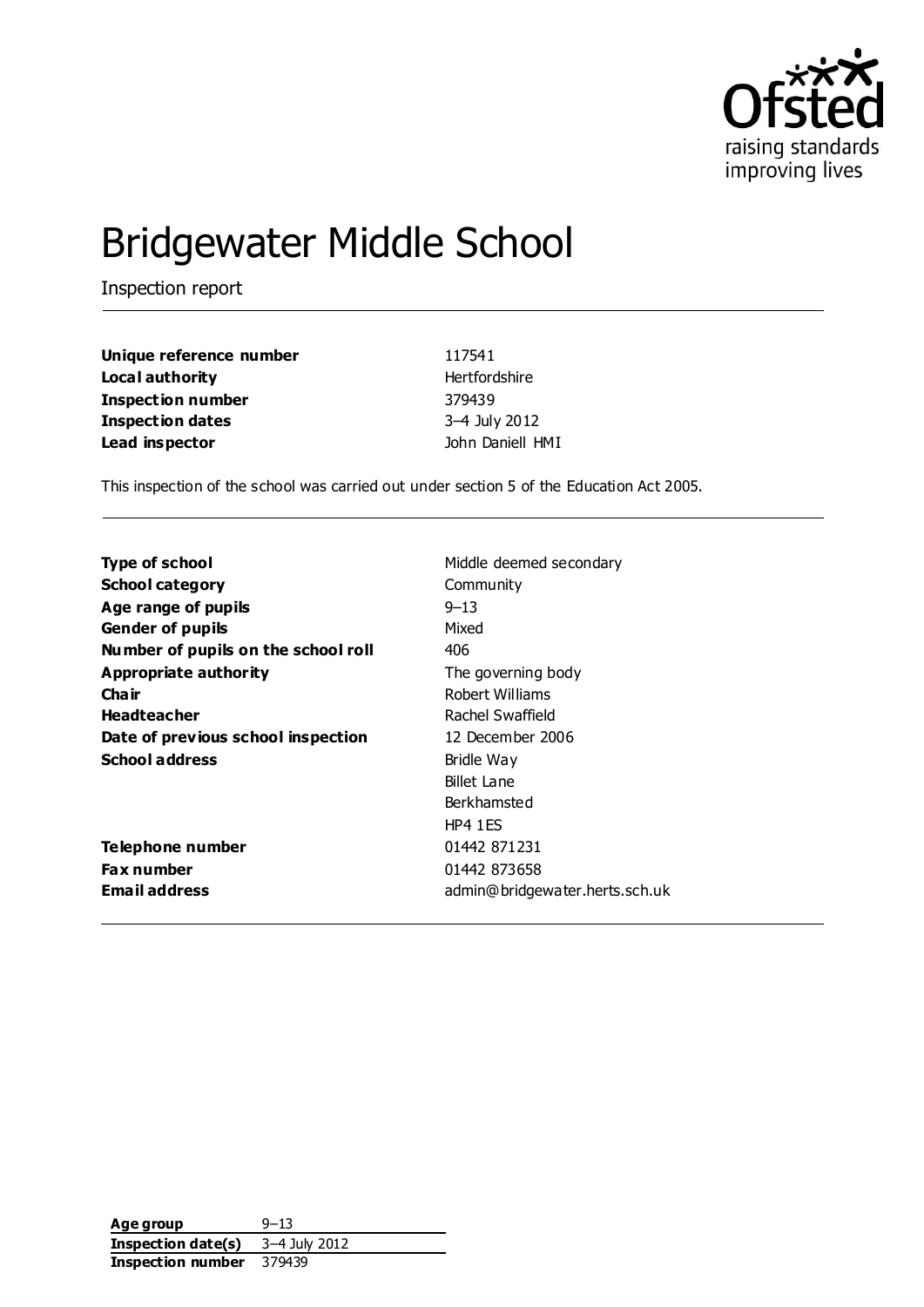

You can use Parent View to give Ofsted your opinion on your child's school. Ofsted will use the information parents and carers provide when deciding which schools to inspect and when.

You can also use Parent View to find out what other parents and carers think about schools in England. You can visit [www.parentview.ofsted.gov.uk,](http://www.parentview.ofsted.gov.uk/) or look for the link on the main Ofsted website: [www.ofsted.gov.uk](http://www.ofsted.gov.uk/)

The Office for Standards in Education, Children's Services and Skills (Ofsted) regulates and inspects to achieve excellence in the care of children and young people, and in education and skills for learners of all ages. It regulates and inspects childcare and children's social care, and inspects the Children and Family Court Advisory Support Service (Cafcass), schools, colleges, initial teacher training, work-based learning and skills training, adult and community learning, and education and training in prisons and other secure establishments. It assesses council children's services, and inspects services for looked after children, safeguarding and child protection.

Further copies of this report are obtainable from the school. Under the Education Act 2005, the school must provide a copy of this report free of charge to certain categories of people. A charge not exceeding the full cost of reproduction may be made for any other copies supplied.

If you would like a copy of this document in a different format, such as large print or Braille, please telephone 0300 123 4234, or email enquiries@ofsted.gov.uk.

You may copy all or parts of this document for non-commercial educational purposes, as long as you give details of the source and date of publication and do not alter the information in any way.

To receive regular email alerts about new publications, including survey reports and school inspection reports, please visit our website and go to 'Subscribe'.

Piccadilly Gate Store St **Manchester** M1 2WD

T: 0300 123 4234 Textphone: 0161 618 8524 E: enquiries@ofsted.gov.uk W: www.ofsted.gov.uk



© Crown copyright 2012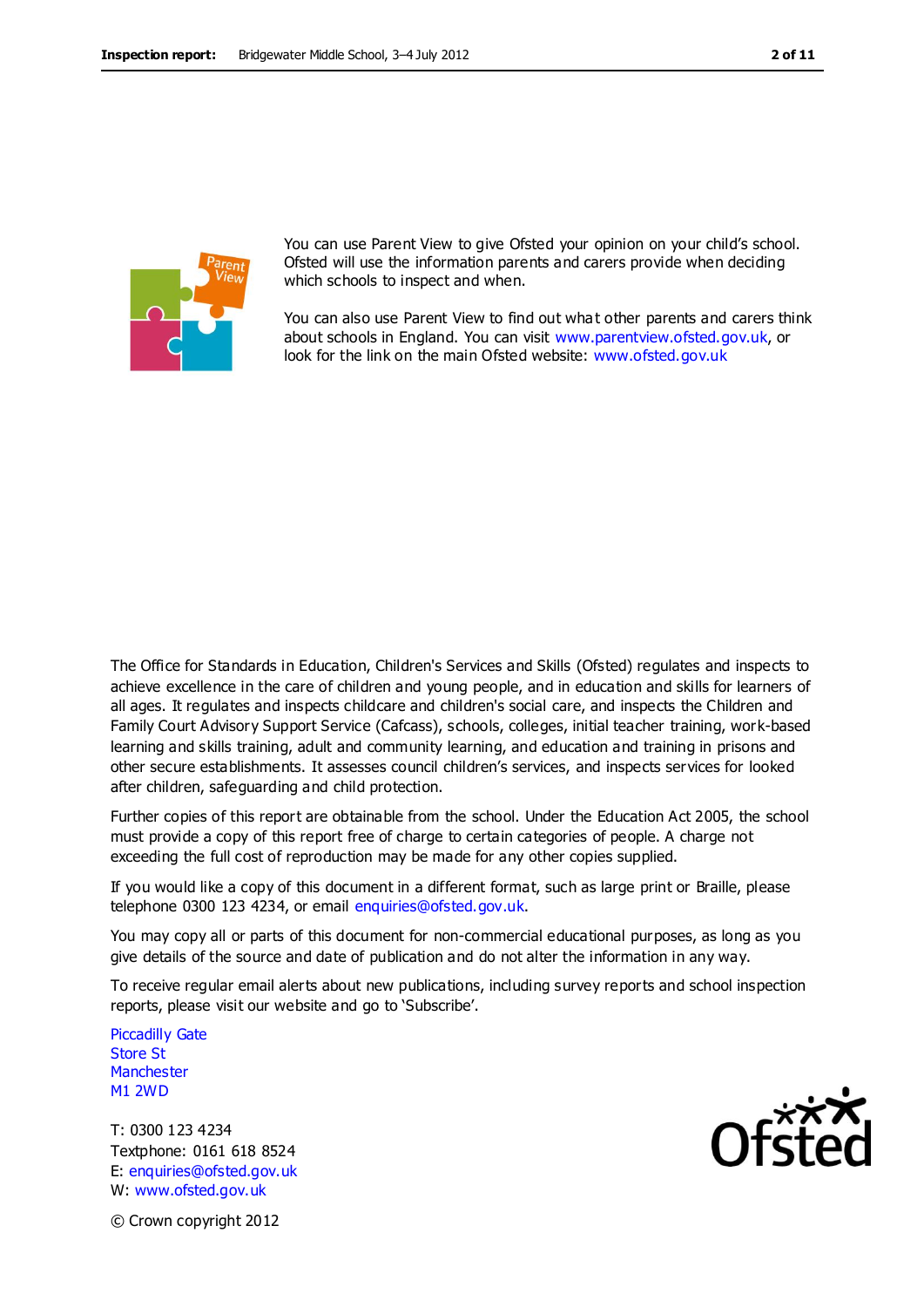# **Introduction**

| Inspection team |                             |
|-----------------|-----------------------------|
| John Daniell    | Her Majesty's Inspector     |
| Mina Drever     | <b>Additional Inspector</b> |
| David Turner    | <b>Additional Inspector</b> |

This inspection was carried out with two days' notice. Inspectors observed 21 lessons taught by 19 teachers. Inspectors also visited a number of lessons to monitor achievement for disabled pupils and those with special educational needs. Meetings were held with senior and middle leaders, the Chair of the Governing Body and four groups of pupils. Inspectors took account of the responses to the on-line Parent View survey in planning the inspection, observed the school's work, and looked at school improvement documentation, minutes of meetings, performance data, records of lesson observations, and school policies, including for the safeguarding of children. The inspection team scrutinised responses to questionnaires from 164 parents and carers, 101 pupils and 40 members of staff.

### **Information about the school**

Bridgewater Middle School is smaller than the average-sized secondary school. Although Berkhamsted itself offers a three-tier school system, the surrounding area is exclusively two-tier, and this school, along with others in the town, is currently in the process of deciding whether to revert to a two-tier system with effect from September 2013. Up to 25% of pupils leave the school at the end of Key Stage 2 to continue their education in selective schools or in the independent sector. The vast majority of pupils are of White British heritage. The proportion of pupils known to be eligible for free school meals is well below the national average. A below-average proportion of pupils are from minority ethnic groups and very few pupils speak English as an additional language. The proportion of pupils supported at school action plus is well below average, as is the proprotion of those with a statement of special educational needs. The school meets the current floor standard, which sets the government's minimum expectations for pupils' attainment and progress.

The school hold the International Schools Award (Intermediate) as well as Healthy Schools status.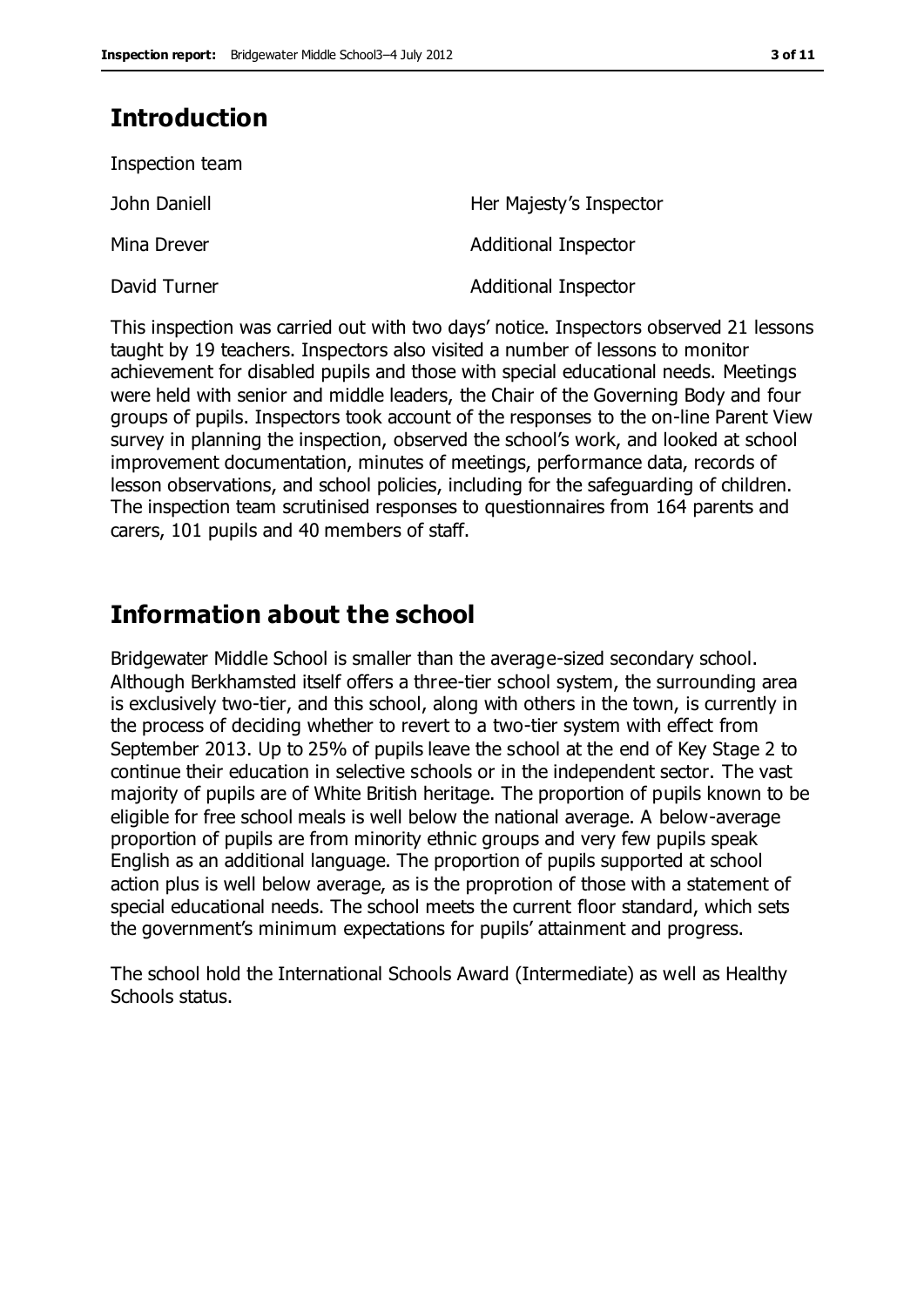# **Inspection judgements**

| <b>Overall effectiveness</b>     |  |
|----------------------------------|--|
|                                  |  |
| <b>Achievement of pupils</b>     |  |
| <b>Quality of teaching</b>       |  |
| Behaviour and safety of pupils   |  |
| <b>Leadership and management</b> |  |

### **Key findings**

- Bridgewater Middle School is an outstanding school. Pupils are exceptionally well catered for, and all members of the school community strive to achieve the highest standards.
- Pupils' achievement is outstanding. A significant and noticeable strength of the school is its ability to enthuse pupils and nurture their eagerness for learning. Pupils' progress is striking and accelerates rapidly as they move through the school, so that they achieve levels of attainment which are significantly above the national average.
- The quality of teaching is outstanding. Teachers have an excellent understanding of how pupils learn, and skilfully plan lessons which meet the needs of different groups of learners, including for disabled pupils and those with special educational needs. Teachers' marking is of a high quality, but a small proportion does not provide as much detailed guidance on how to improve as does the majority. A very few teachers do not insist that pupils respond to their written guidance.
- Pupils' behaviour is exemplary. They are notably courteous towards each other and towards adults. They are rightly proud of their school and respond with perseverance and resilience to the high demands put on them from their teachers. When in lessons, and moving around the school, they model excellent behaviour. Pupils feel very safe in school and their attendance is well above the national average.
- Leaders, managers and members of the governing body are highly intuitive and their strategic approach towards leading the school has secured outstanding outcomes over a sustained period of time. They have created a cohesive school community in which everyone is valued and makes a positive contribution towards driving up standards. Excellent practice in teaching is very much in evidence, but there are occasional missed opportunities to share this with other members of staff.

### **What does the school need to do to improve further?**

- $\blacksquare$  Sustain the outstanding quality of teaching by:
	- ensuring that the quality of all teachers' written feedback is as good as the very best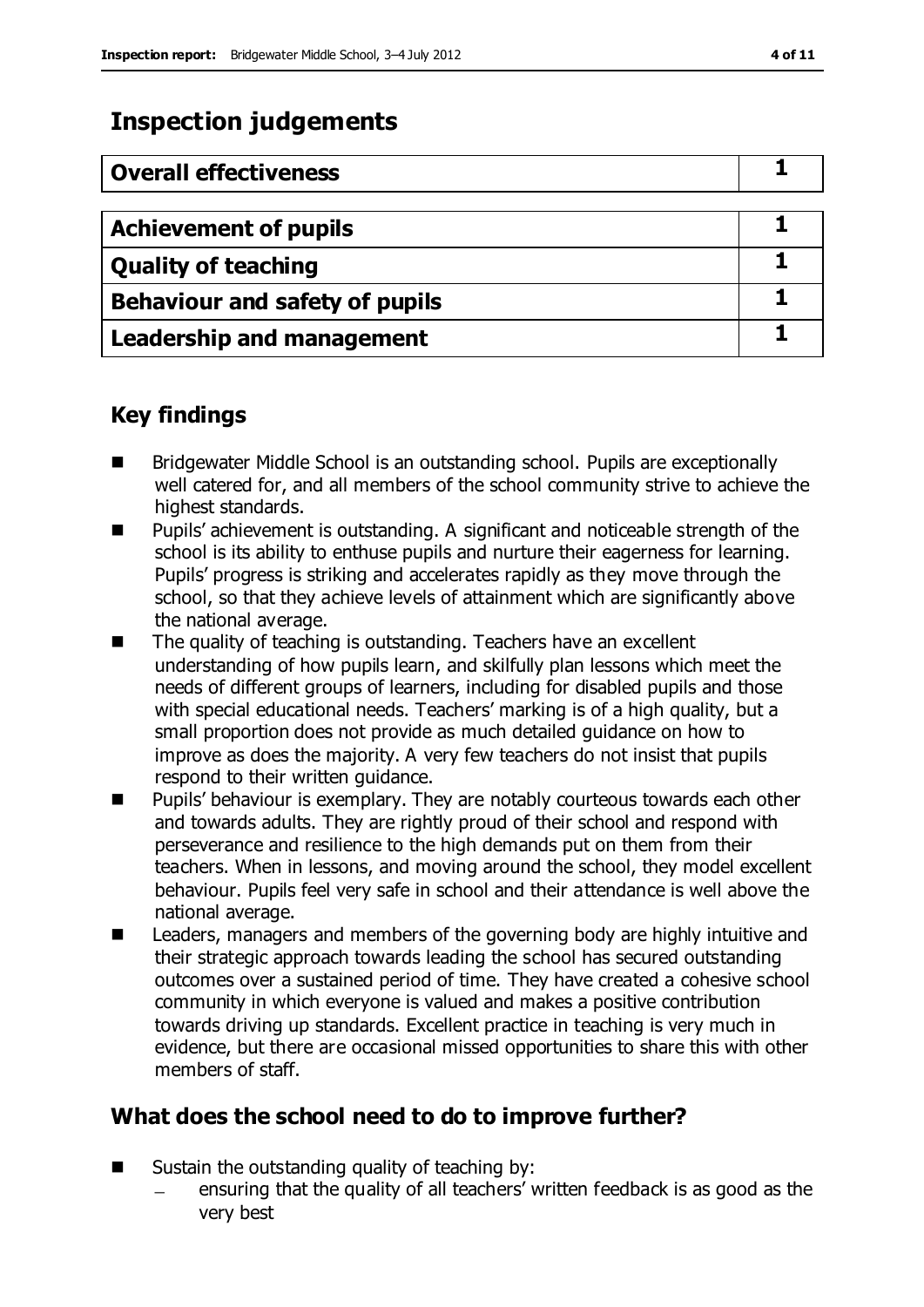- encouraging pupils to respond to the written guidance provided by teachers
- maximising every opportunity to share the widespread existing good practice in teaching.

### **Main report**

#### **Achievement of pupils**

Pupils enter the school in Year 5 with above-average levels of attainment and progress rapidly, particularly in reading, writing and mathematics, so that by the end of Year 6, standards are significantly above the national average. Progress is sustained and accelerated further during Years 7 and 8 which secures outstanding achievement over time. The improvement of reading among lower-attaining pupils has been significant in driving up standards of literacy. Pupils show a great passion for reading and their strong development of this skill, as well as writing and numeracy, contributes towards their outstanding achievement. Disabled pupils and those with special educational needs make outstanding progress over time. The very few pupils known to be eligible for free school meals, as well as pupils who speak English as an additional language and those from minority ethnic groups, all achieve outstandingly well. Consequently, there are no significant gaps in achievement between different groups of pupils.

The overwhelming majority of parents and carers rightly believe that their children achieve well at the school. Pupils' positive attitudes towards learning coupled with teachers' deep understanding of effective learning strategies ensure that all pupils make substantial gains in their learning outcomes. A particularly positive experience observed involved Year 5 pupils in a history lesson evaluating Greek wars through readings from Homer's *Iliad.* The entire class was so enthralled during the reading session that they were sitting on the edge of their seats in awe and wonder. Pupils' knowledge of the raw brutality of hand-to-hand combat was exceptionally well developed, and their contribution to the final discussion revealed ingrained and wellestablished learning and thinking.

#### **Quality of teaching**

As a result of outstanding teaching, pupils' outcomes are excellent and continue to improve. The vast majority of parents and carers rightly believe their children are taught well. An initiative to target a small group of boys who have lower levels of literacy has had a remarkable impact on their attitudes to reading and has nurtured their fascination for language. Typically outstanding teaching matches the work to the needs of different groups of pupils exceptionally well and develops their reading skills highly effectively. This is because teachers make excellent use of pupils' prior attainment when planning for learning over time, and they link the learning to previously acquired knowledge. Teachers check regularly for understanding using a range of effective strategies, including asking pupils to assess their own progress as well as that of their peers. Teachers convey their very high expectations throughout the entire lesson and use their excellent subject knowledge and skilfully targeted questioning to deepen pupils' understanding. Strong relationships between teachers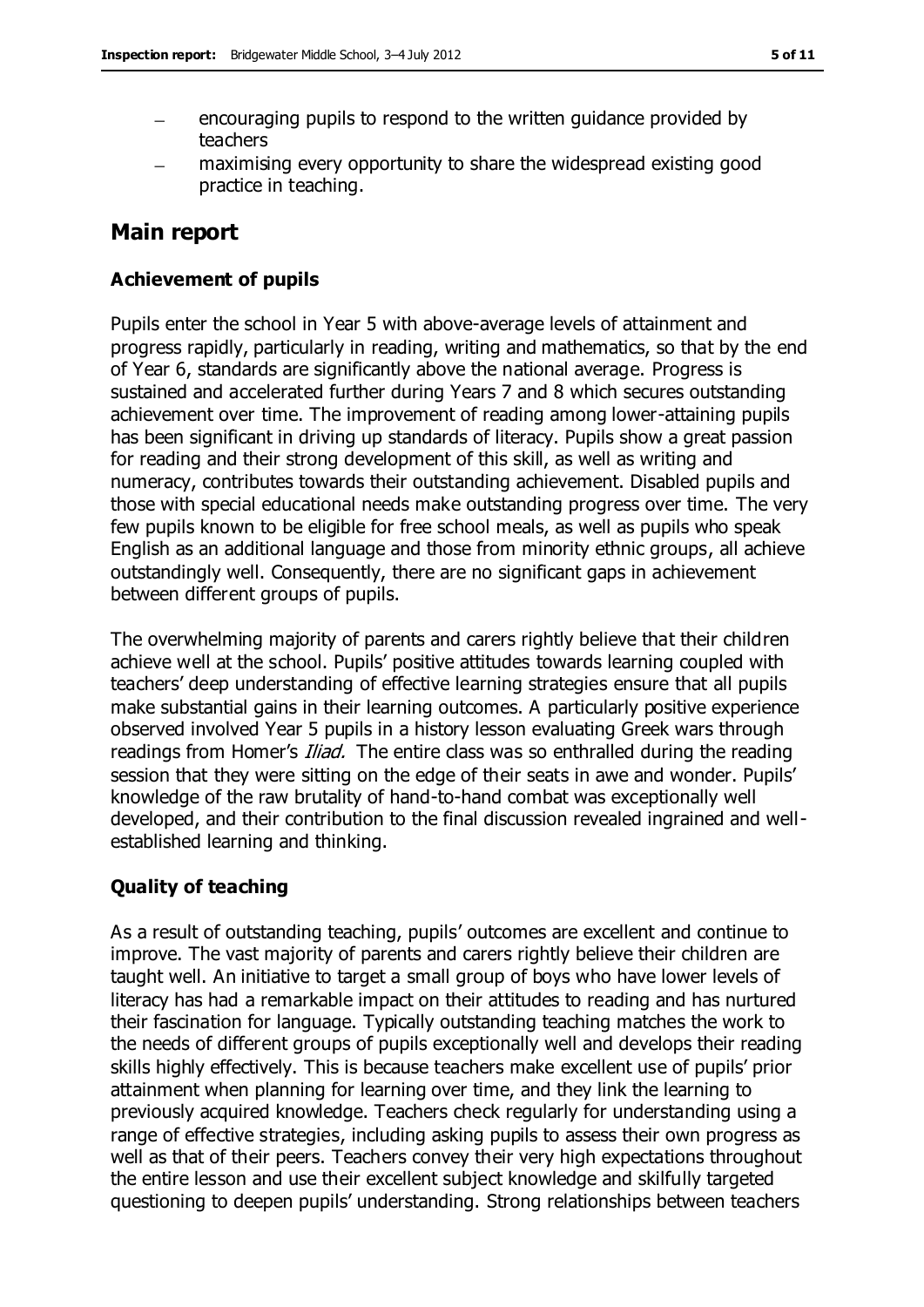and pupils foster the most positive attitudes towards learning. Additional adults are deployed particularly well in the classroom, knowing exactly when to intervene, and when to step back. They take delight in watching disabled pupils and those with special educational needs work independently and make great gains in their learning. Indeed, there is little, if any, need to withdraw these pupils from the classroom, as the quality of teaching is so strong. Outstanding teaching was seen in a Year 8 mathematics lesson involving the use of Pythagoras' theorem. Pupils were challenged by the teacher first to understand the theory, and then to apply it practically in a range of contexts. The teacher had planned the lesson expertly to ensure all pupils made rapid progress.

The detailed marking of pupils' work is a strong feature of teaching. The majority of teachers provide very helpful marking which indicates clearly how well pupils are performing, and exactly what is required to achieve the next level of attainment. These teachers also expect pupils to respond to their comments. A very few teachers do not yet provide such in-depth comments, nor do they require a response from pupils. Teaching plays a key role in pupils' strong spiritual, moral, social and cultural development across the curriculum. As a result, pupils work very well with each other and demonstrate an impressive and confident awareness of the issues facing today's multi-cultural society, including those relating to equality and diversity.

#### **Behaviour and safety of pupils**

An overwhelming majority of parents and carers believe that the school keeps their children safe and that pupils behave well in lessons and around the school. Pupils who responded to questionnaires and who met with inspectors validate this highly accurate perception. Pupils' outstanding behaviour over time has been instrumental in securing the very best outcomes, as teachers can plan imaginative and challenging lessons, knowing that pupils will willingly rise to these challenges. Pupils report that instances of bullying are extremely rare, and any reported incidents are dealt with swiftly and very effectively. They have an excellent understanding of the different types of bullying. Exclusions are rare, with only one fixed-term exclusion over the past five terms, and no permanent exclusions in the history of the school. Teaching and non-teaching staff have willingly volunteered to act as mentors, and offer welltargeted and effective support to pupils, who might otherwise display challenging behaviour.

The school provides a safe and welcoming environment. Consequently, pupils' attendance is well above the national average and their punctuality to school and to lessons is exemplary. Strong support is provided for pupils whose personal circumstances make them vulnerable to underachievement. These pupils achieve as well as others in the school because staff adopt a fully inclusive approach in meeting their needs. An impressive case study of a pupil with complex medical needs demonstrates the school's willingness to use all available resources to ensure all pupils benefit equally from the supportive provision.

#### **Leadership and management**

Parents and carers, members of staff and pupils express great confidence in the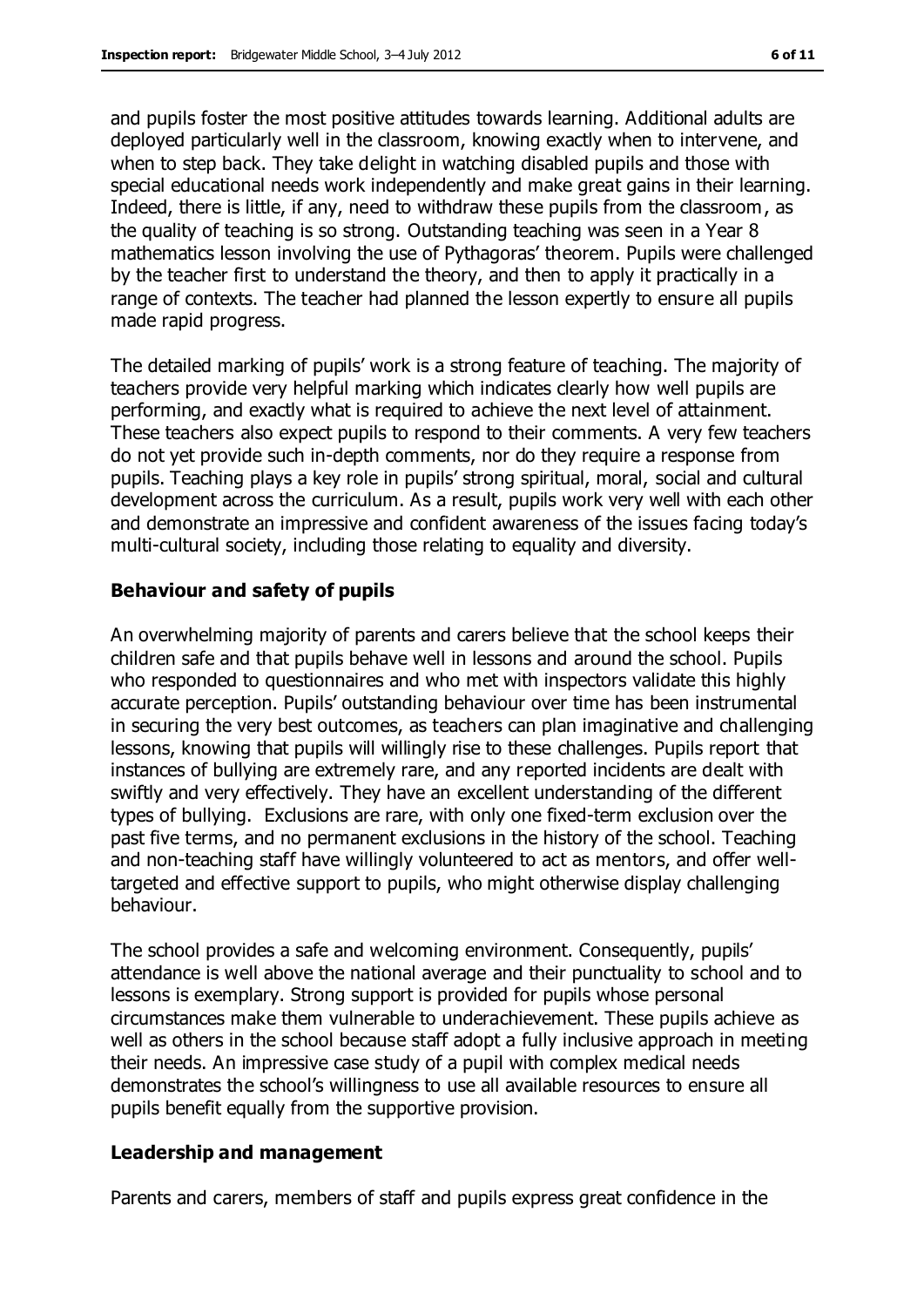leadership and management of the school. The highly effective headteacher and her leadership team are ably assisted by a challenging and supportive governing body in securing outstanding outcomes, which continue to improve. All aspects relating to planning for school improvement are rigorously monitored, evaluated and reviewed. Leadership at middle level is strong and middle leaders are held fully to account for the performance of their areas through an internal review system which is rigorous but openly transparent in its approach. Governors have restructured their committees and make every effort to gather views of pupils, parents and carers as well as staff. The parents' forum has been a particularly effective tool to inform school improvement. The school's accurate systems for self-evaluation are fully embedded and correctly identify areas for development. Pupils' performance is analysed by different groups to ensure that no gaps in attainment emerge. Equal opportunities have a very high profile in the school. This policy, as well as others, is implemented consistently by staff and members of the governing body. The school meets the statutory requirements for the safeguarding of children.

The proficient management of teaching enables leaders and managers to form a precise profile of the quality of teaching over time. Inspectors concurred with senior leaders' judgements during jointly observed lessons. A sophisticated system for recording the key components of effective teaching ensures leaders and managers have an accurate picture of teachers' strengths and areas for development, although there is potential to share this expertise more across the whole school. Accurate records of teachers' performance inform target setting for individual teachers, supported through appropriately targeted training. Very good use is often made of in-house expertise through the effective deployment of advanced skills teachers or teacher coaches. Training relating to the safeguarding of children is regularly delivered to all staff.

The skilfully designed broad and balanced curriculum offers pupils in Key Stage 2 a curriculum often experienced only in Key Stage 3. Pupils in Years 5 and 6 benefit from lessons largely delivered by specialist teachers. Where this is not possible, Key Stage 3 specialists work closely with primary-trained teachers to secure high quality provision. Pupils in Years 7 and 8 benefit from a successfully accelerated curriculum in which they cover three years' study over a two year period and secure outstanding outcomes. All but a very few pupils participate in some form of extra-curricular activity, with music, art and sport particularly enhancing the provision. The curriculum promotes pupils' spiritual, moral, social and cultural development remarkably well through a wide range of activities including: raising funds for charities nominated by the school council; the buddy system to ease transition for Year 5 pupils; links with schools in Africa; and themed curriculum days. During the inspection, pupils were observed proudly rehearsing for their production of *Oliver* and all were eagerly awaiting the Berkhamsted Games 2012, which the school was hosting in the same week.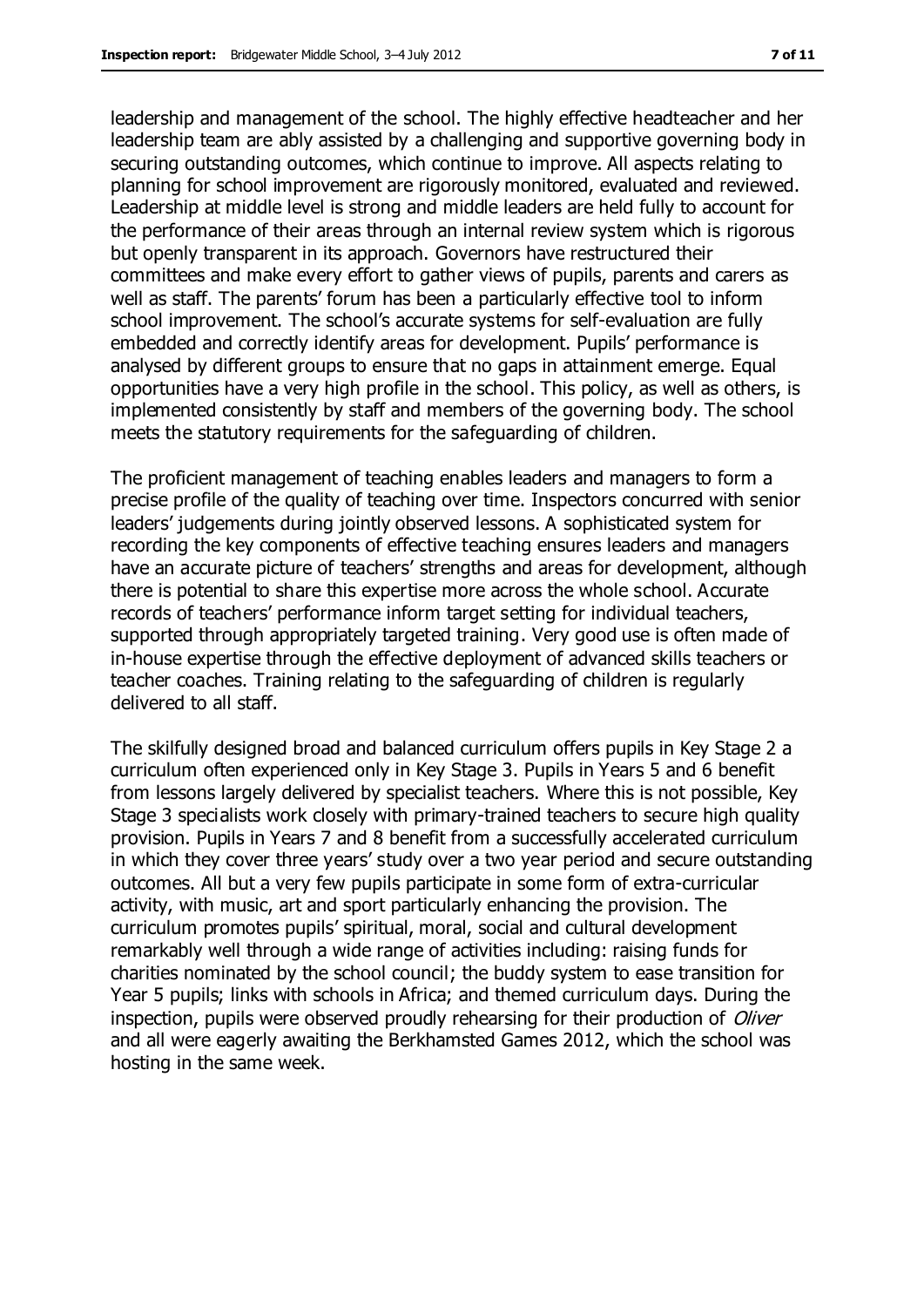# **Glossary**

### **What inspection judgements mean**

| <b>Grade</b> | <b>Judgement</b> | <b>Description</b>                                            |
|--------------|------------------|---------------------------------------------------------------|
| Grade 1      | Outstanding      | These features are highly effective. An outstanding           |
|              |                  | school provides exceptionally well for all its pupils' needs. |
| Grade 2      | Good             | These are very positive features of a school. A school        |
|              |                  | that is good is serving its pupils well.                      |
| Grade 3      | Satisfactory     | These features are of reasonable quality. A satisfactory      |
|              |                  | school is providing adequately for its pupils.                |
| Grade 4      | Inadequate       | These features are not of an acceptable standard. An          |
|              |                  | inadequate school needs to make significant                   |
|              |                  | improvement in order to meet the needs of its pupils.         |
|              |                  | Ofsted inspectors will make further visits until it           |
|              |                  | improves.                                                     |

### **Overall effectiveness of schools**

|                       | Overall effectiveness judgement (percentage of schools) |      |                     |                   |
|-----------------------|---------------------------------------------------------|------|---------------------|-------------------|
| <b>Type of school</b> | <b>Outstanding</b>                                      | Good | <b>Satisfactory</b> | <b>Inadequate</b> |
| Nursery schools       | 54                                                      | 42   |                     |                   |
| Primary schools       | 14                                                      | 49   | 32                  |                   |
| Secondary             | 20                                                      | 39   | 34                  |                   |
| schools               |                                                         |      |                     |                   |
| Special schools       | 33                                                      | 45   | 20                  |                   |
| Pupil referral        |                                                         | 55   | 28                  |                   |
| units                 |                                                         |      |                     |                   |
| All schools           | 16                                                      | 47   | 31                  |                   |

New school inspection arrangements have been introduced from 1 January 2012. This means that inspectors make judgements that were not made previously.

The data in the table above are for the period 1 September to 31 December 2011 and represent judgements that were made under the school inspection arrangements that were introduced on 1 September 2009. These data are consistent with the latest published official statistics about maintained school inspection outcomes (see [www.ofsted.gov.uk\)](http://www.ofsted.gov.uk/).

The sample of schools inspected during 2010/11 was not representative of all schools nationally, as weaker schools are inspected more frequently than good or outstanding schools.

Primary schools include primary academy converters. Secondary schools include secondary academy converters, sponsor-led academies and city technology colleges. Special schools include special academy converters and non-maintained special schools.

Percentages are rounded and do not always add exactly to 100.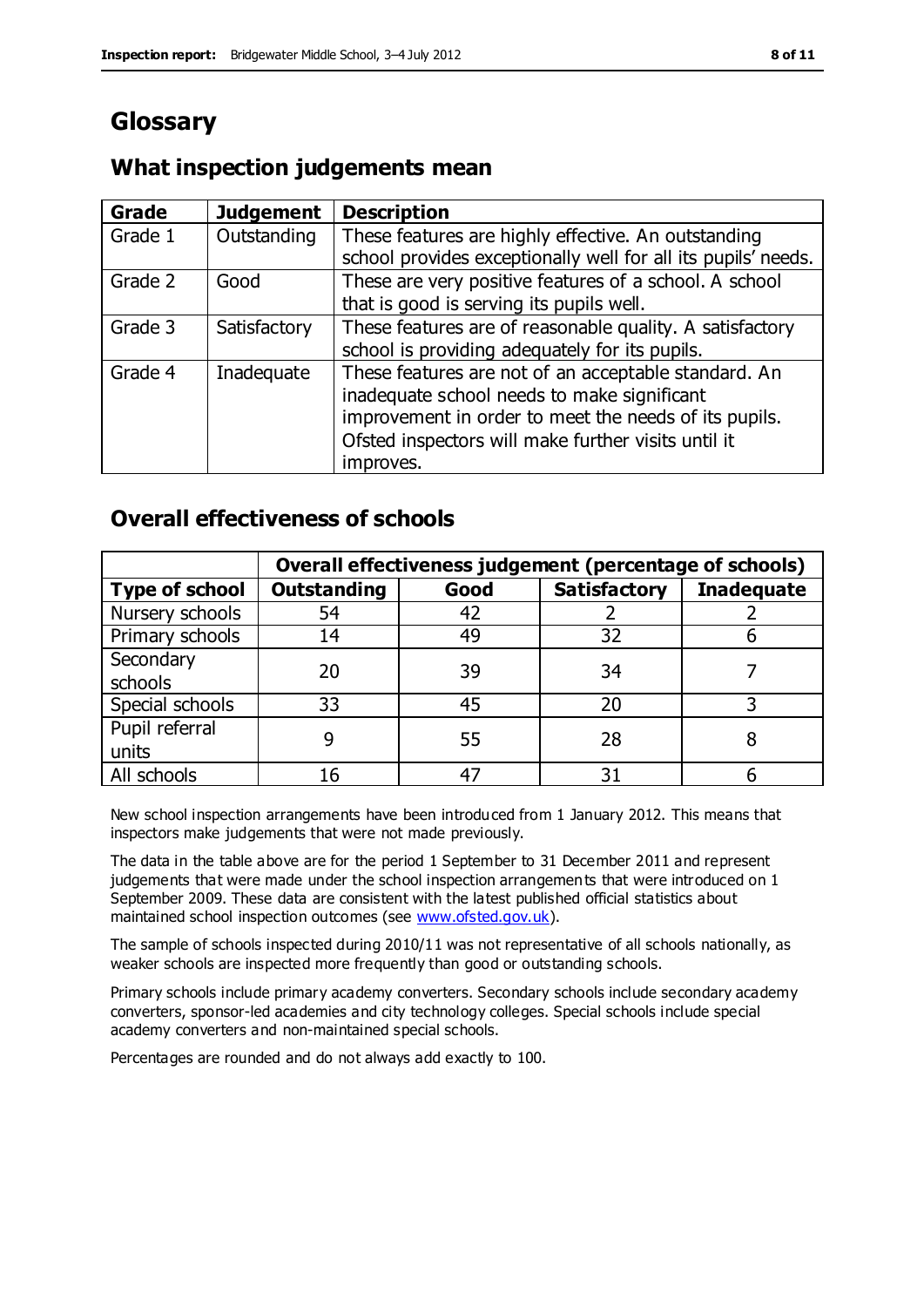# **Common terminology used by inspectors**

| Achievement:               | the progress and success of a pupil in their<br>learning and development taking account of their<br>attainment.                                                                                                        |
|----------------------------|------------------------------------------------------------------------------------------------------------------------------------------------------------------------------------------------------------------------|
| Attainment:                | the standard of the pupils' work shown by test and<br>examination results and in lessons.                                                                                                                              |
| Attendance:                | the regular attendance of pupils at school and in<br>lessons, taking into account the school's efforts to<br>encourage good attendance.                                                                                |
| Behaviour:                 | how well pupils behave in lessons, with emphasis<br>on their attitude to learning. Pupils' punctuality to<br>lessons and their conduct around the school.                                                              |
| Capacity to improve:       | the proven ability of the school to continue<br>improving based on its self-evaluation and what<br>the school has accomplished so far and on the<br>quality of its systems to maintain improvement.                    |
| Floor standards:           | the national minimum expectation of attainment<br>and progression measures.                                                                                                                                            |
| Leadership and management: | the contribution of all the staff with responsibilities,<br>not just the governors and headteacher, to<br>identifying priorities, directing and motivating staff<br>and running the school.                            |
| Learning:                  | how well pupils acquire knowledge, develop their<br>understanding, learn and practise skills and are<br>developing their competence as learners.                                                                       |
| Overall effectiveness:     | inspectors form a judgement on a school's overall<br>effectiveness based on the findings from their<br>inspection of the school.                                                                                       |
| Progress:                  | the rate at which pupils are learning in lessons and<br>over longer periods of time. It is often measured<br>by comparing the pupils' attainment at the end of a<br>key stage with their attainment when they started. |
| Safety:                    | how safe pupils are in school, including in lessons;<br>and their understanding of risks. Pupils' freedom<br>from bullying and harassment. How well the school<br>promotes safety, for example e-learning.             |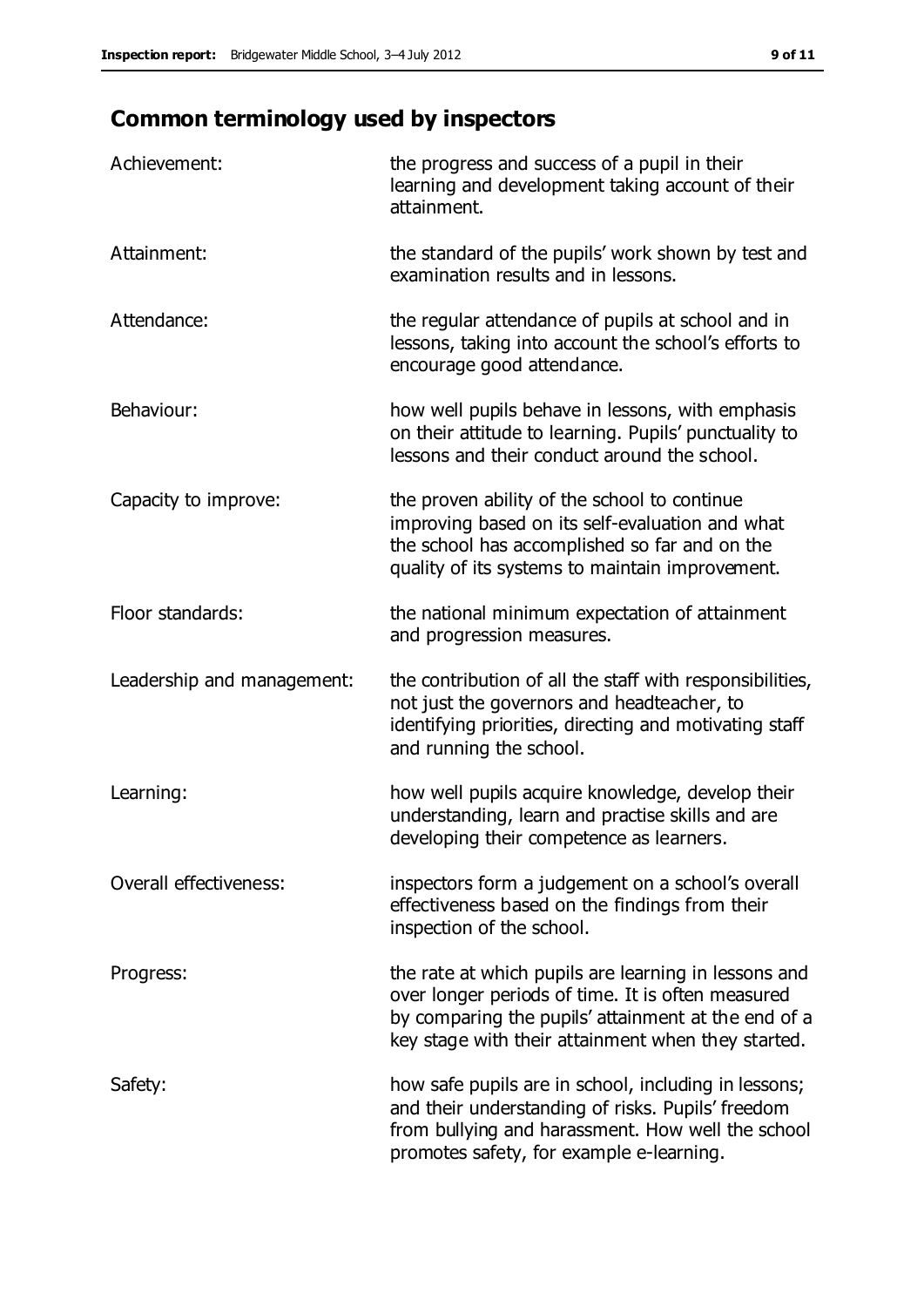#### **This letter is provided for the school, parents and carers to share with their children. It describes Ofsted's main findings from the inspection of their school.**



6 July 2012

Dear Pupils

#### **Inspection of Bridgewater Middle School, Berkhamsted, HP4 1ES**

Thank you very much for making the inspection team feel so welcome when we visited your school recently. It was a pleasure to meet with so many of you. You are rightly very proud of your school. Every single one of you who responded to the pupil questionnaire told us you were happy with the quality of teaching.

- Bridgewater Middle School is outstanding. Everyone in your school community is committed to achieving the highest standards. You achieve outstandingly well and you make excellent progress during your time in the school.
- Teaching is also outstanding. Your teachers are skilled in planning lessons which meet your individual needs very well. The vast majority of your teachers help you move to the next level of attainment by providing you with detailed written comments
- Your behaviour is exemplary in lessons and when moving around the school. You clearly enjoy school and your attendance is well-above the national average.
- Your school's leaders, managers and members of the governing body are doing an excellent job. They have an accurate understanding of your school's strengths and areas for development.

We have asked your school's leaders and managers to make sure that all of your teachers provide detailed written guidance and to check that you respond to this. We have also asked them to celebrate the excellent teaching and share good ideas more with each other. We ask you to maintain your high standards and to strive to achieve your very best.

Yours sincerely

John Daniell Her Majesty's Inspector